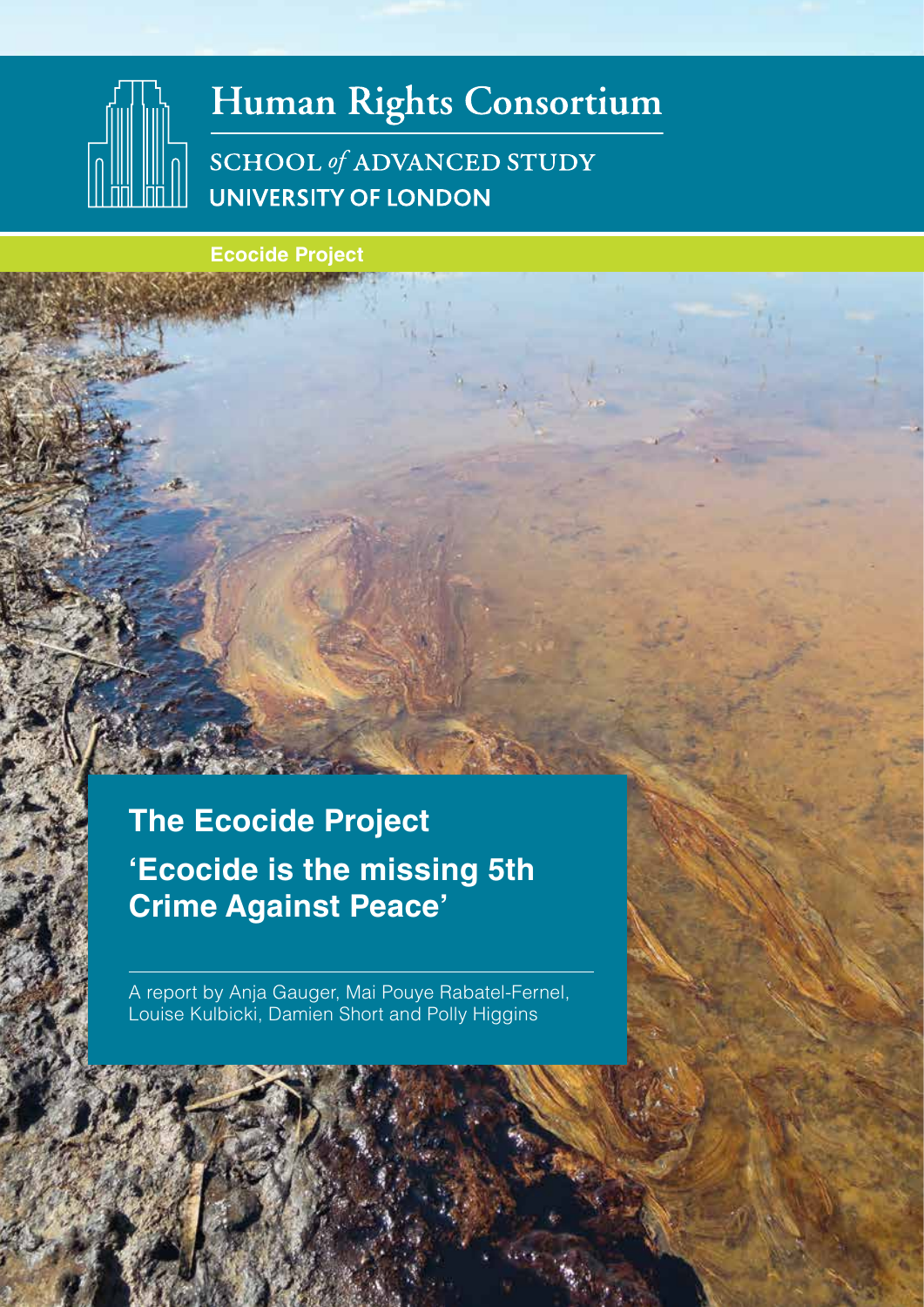**Text**: Creative Commons License: Attribution-NonCommercial-ShareAlike CC BY-NC-SA You can remix, tweak, and build upon this work **non-commercially**, as long as you **credit the authors** and license your new creations under identical terms.

**Cover image**: Spilled oil on the shore of lake forest. © Leonid Ikan/Shutterstock.com

**Inside cover**: Tar pit #3 from the series 'The True Cost of Oil', Northern Alberta, 2010. Courtesy and © Garth Lenz www.garthlenz.com

The information in this publication is believed to be correct at the time of manufacture. Whilst care has been taken to ensure that the information is accurate, the publisher can accept no responsibility for any errors or omissions or for changes to the details given. Views expressed in this publication are not necessarily those of the Human Rights Consortium or the publisher.

First published 2012.

Updated June 2013, with input from Vanessa Rockel, Ecocide Project Research Administrator.

ISBN 978-0-9575210-5-6

Published by and available from the Human Rights Consortium

- Tel: +44 (0)20 7862 8659
- Email: hrc@sas.ac.uk
- Web: www.sas.ac.uk/hrc
- Mail: Human Rights Consortium Senate House Malet Street London WC1E 7HU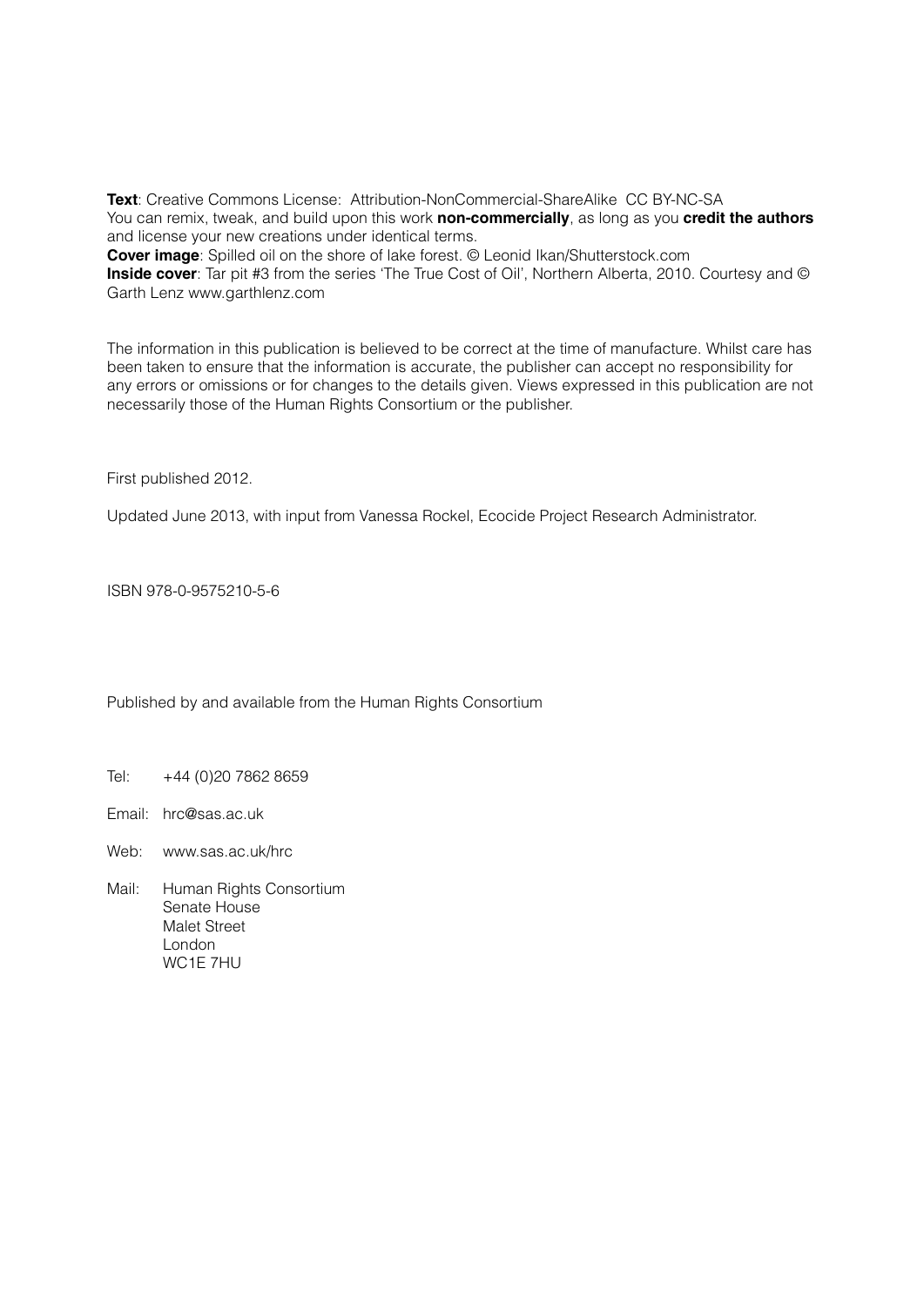

## **Contents**

| Summary                                                                            | $\overline{4}$ |
|------------------------------------------------------------------------------------|----------------|
| Becoming a recognised term and the academic debate                                 | 5              |
| From academic debate to UN discussions                                             | 6              |
| Lessons from genocide                                                              | 6              |
| From cultural genocide to ecocide: the history of the Law of Ecocide within the UN | $\overline{7}$ |
| The Sub-Commission on Prevention of Discrimination and Protection of Minorities    | 8              |
| The UN's International Law Commission                                              | 8              |
| Final outcome                                                                      | 11             |
| State responsibility and transboundary pollution                                   | 11             |
| Ecocide is the missing 5th Crime Against Peace                                     | 12             |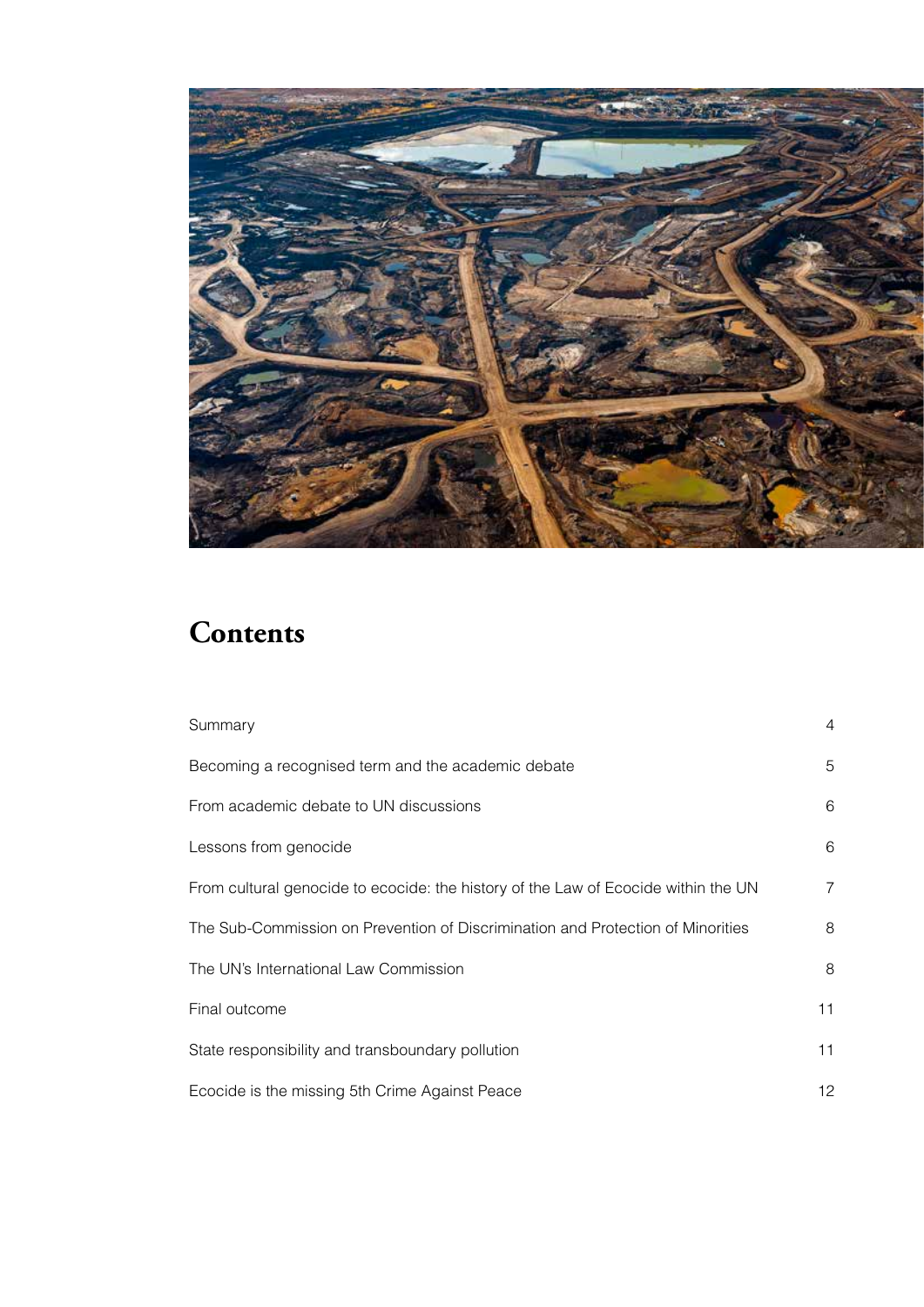# **Ecocide is the missing 5th Crime Against Peace**

Anja Gauger, Mai Pouye Rabatel-Fernel, Louise Kulbicki, Damien Short and Polly Higgins

This is the first of a series of research papers for the University of London Human Rights Consortium's Ecocide Project. As the Director of the Human Rights Consortium I am delighted to introduce this timely and vital piece of research that answers many questions and poses many more about the history of the Law of Ecocide within the United Nations. There are still gaps in the research which need to be filled, but this paper provides a foundation of understanding on which we must build. It points the way towards a potential solution to the destructive behaviour that has created the ecological crisis we now face. Following the failures of the UN at the Climate Change Negotiations at Copenhagen in 2009 and the Rio+20 Earth Summit in 2012 to combat escalating environmental problems this paper strikes a note of positivity at a time when a new solution is needed more than ever.

**Dr Damien Short, Director, Human Rights Consortium, School of Advanced Study, University of London**

#### **Summary**

The term 'ecocide', the extensive destruction of ecosystems, has been around since the 1970s when it was first recorded at the Conference on War and National Responsibility, Washington in February of that year.

From the 1970s onwards many academics and legal scholars argued for the criminalisation of ecocide and debated the elements required for such an international crime. During the 1970s, 80s and 90s making ecocide an international crime was also considered by the United Nations International Law Commission (ILC) for inclusion in the Code of Crimes Against the Peace and Security of Mankind ('the Code'), which later became the Rome Statute,<sup>1</sup> and by the Sub-Commission on Prevention of Discrimination and Protection of Minorities for inclusion in the extension of the Convention on Genocide.2 A number of questions kept arising: Should ecocide be a crime in peacetime and wartime? Does the offender's intent to commit the crime matter or are the consequences of extensive destruction of ecosystems severe enough to warrant ecocide being a crime of strict liability regardless of the offender's intent?3

This report pieces together and examines the history of the Law of Ecocide, shedding a whole new light on a corner of history that would otherwise have remained buried. Perhaps one of the most interesting issues highlighted by this report concerns the manner in which ecocide, a concept that was familiar and supported by many as one that should be enshrined in international law, was dropped by the ILC in 1996.

<sup>1</sup> Rome Statute of the International Criminal Court 17 July 1998 (last amended 2010).

<sup>2</sup> 1948 Convention on the Prevention and Punishment of the Crime of Genocide, see

http://treaties.un.org/doc/Publication/UNTS/Volume%2078/volume-78-I-1021-English.pdf last accessed 16/07/12.

<sup>3</sup> Strict Liability makes a person legally responsible for an offence regardless of his or her intention to commit it.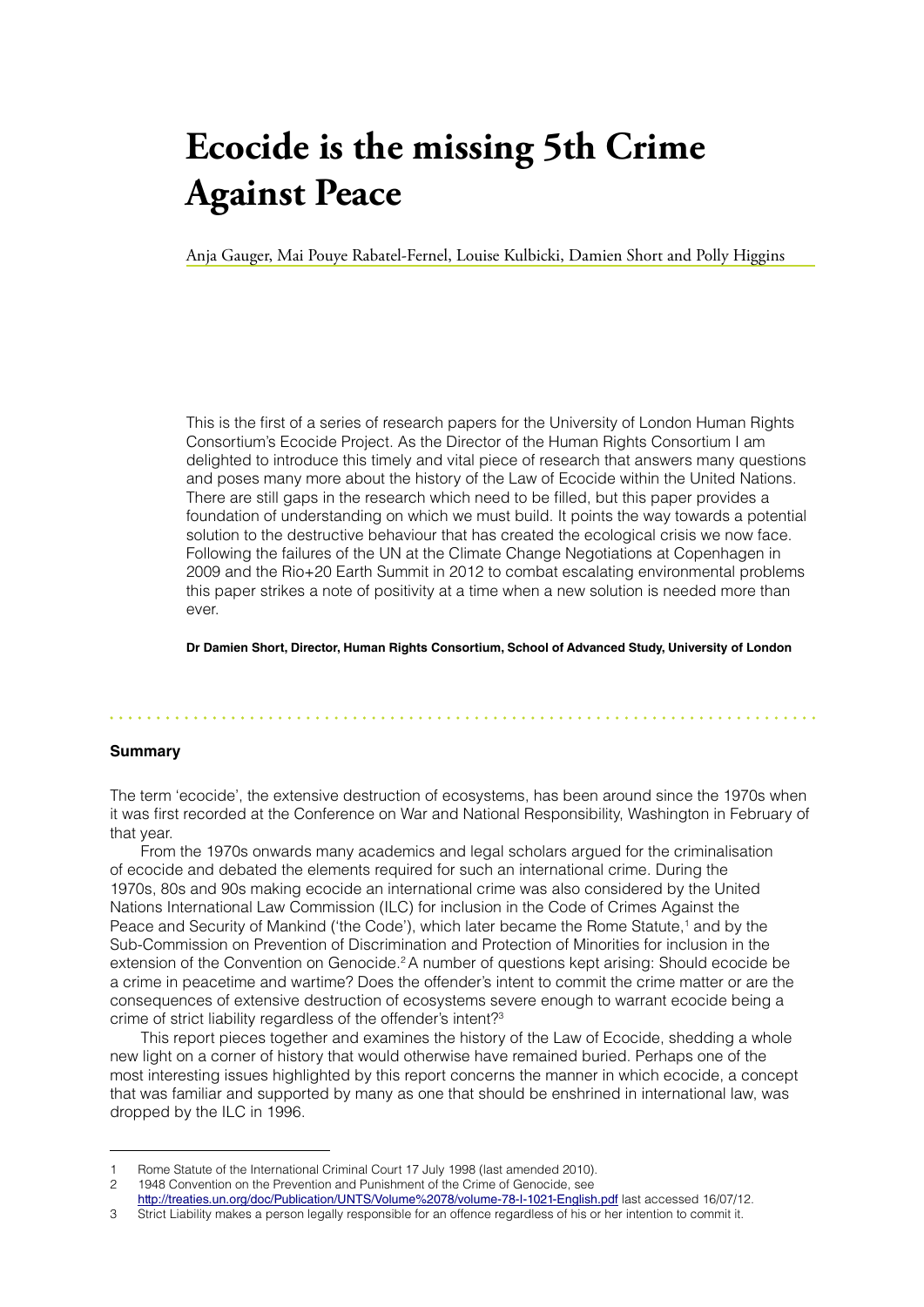#### **Becoming a recognised term and the academic debate**

The term ecocide was used as early as 1970, when it was first recorded at the Conference on War and National Responsibility in Washington, where Professor Arthur W. Galston 'proposed a new international agreement to ban ecocide'.4 The term itself became well-recognised and in 1972 at the United Nations (UN) Stockholm Conference on the Human Environment, Mr Olof Palme, then Prime Minister of Sweden, spoke explicitly in his opening speech of the Vietnam War as an 'ecocide'.5 The Stockholm Conference focused international attention on environmental issues perhaps for the first time, especially in relation to environmental degradation and trans-boundary pollution. The latter concept was particularly important, as it highlighted the fact that pollution does not recognise political or geographical boundaries, but affects territories, countries, regions and people beyond its point of origin. Other Heads of State, including Ms Indira Gandhi from India and the leader of the Chinese delegation, Mr Tang Ke, also denounced the Vietnam War on human and environmental terms.6 There was no reference to ecocide in the official outcome document of the Stockholm conference. The Conference established the UN's Environment Programme (UNEP) and thirty years later at the Rio+20 Earth Summit governments recognised the need to strengthen UNEP as the leading global environmental authority that sets the global environmental agenda.

The potential for a law criminalising ecocide was also discussed in the unofficial events running parallel to the official UN Stockholm Conference, including at the 'Folkets Forum' – the People's Summit – where a working group on the Law of Genocide and Ecocide was established.<sup>7</sup> 'Almost' every popular movement and group of NGOs addressed the issue. A demonstration with 7,000 participants was held.'<sup>8</sup> Dai Dong, a branch of the International Fellowship of Reconciliation,<sup>s</sup> sponsored a 'Convention on Ecocidal War' (CEW) which took place in Stockholm, Sweden.<sup>10</sup> The CEW brought together many people including Professor Richard A. Falk, expert on the international law of war crimes; Dr Robert J. Lifton, a psycho-historian; Dr Arthur H. Westing and Dr Egbert L. Pfeiffer, biologists; Mr Don Luce and Mr Fred Branfman, academics; and it was coordinated by John Lewallen.11 The CEW called for a UN Convention on Ecocidal Warfare, which would, amongst other matters, seek to define and condemn ecocide as an international crime of war.12 A draft International Convention on the Crime of Ecocide was prepared by Falk for a journal article he published in 1973.13 It recognised that the Convention on Genocide was deficient and that there was a need for another international law that could address ecological crimes. Falk's draft convention, though, primarily focused on ecocide as a war-crime committed with intent, failing to set out peacetime provisions.

Although at this time ecocide was not legally defined, there was much academic debate over what would constitute the crime, in particular whether intent to commit destruction of ecosystems was a necessary element of the crime. John H.E. Fried, an educator, specialist in international law and member of the Lawyers' Committee on Nuclear Policy, believed ecocide to denote 'various measures of devastation and destruction which... aim at damaging or destroying the ecology of

<sup>4</sup> New York Times, 26 February 1970; quoted in Weisberg, Barry (1970), *Ecocide in Indochina*. Canfield Press, San Francisco. 5 Björk, Tord (1996): *The emergence of popular participation in world politics: United Nations Conference on Human Environment 1972*, Department of Political Science, University of Stockholm,

http://www.folkrorelser.org/johannesburg/stockholm72.pdf p.15 last accessed 16/07/12.

<sup>6</sup> Ibid.

<sup>7</sup> Ibid.

<sup>8</sup> Ibid.

<sup>9</sup> An independent organisation (1970–1976) which built awareness among governments and society on damage to nature by human misuse of technology and chemical products.

<sup>10</sup> The purpose of the Convention was to describe the destruction of the Indochinese peoples and environments by the United States Government; and to call for a United Nations Convention on Ecocidal Warfare, which would receive evidence of the devastation of the human ecology of Indochina caused by the Indochina War, determine which belligerent caused that devastation, request reparations from the responsible belligerent or belligerents, and seek to define and proscribe 'Ecocide' as an international crime of war. http://www.aktivism.info/rapporter/ChallengingUN72.pdf last accessed 16/07/12.

<sup>11</sup> Ibid.

<sup>12</sup> Ibid.

<sup>13</sup> Falk, Richard A. (1973): 'Environmental Warfare and Ecocide – Facts, Appraisal, and Proposals'. In: Thee, Marek (ed.), *Bulletin of Peace Proposals.* 1973, Vol. 1. Universitersforlaget, Oslo, Bergen, Tromsö; pp.80–96.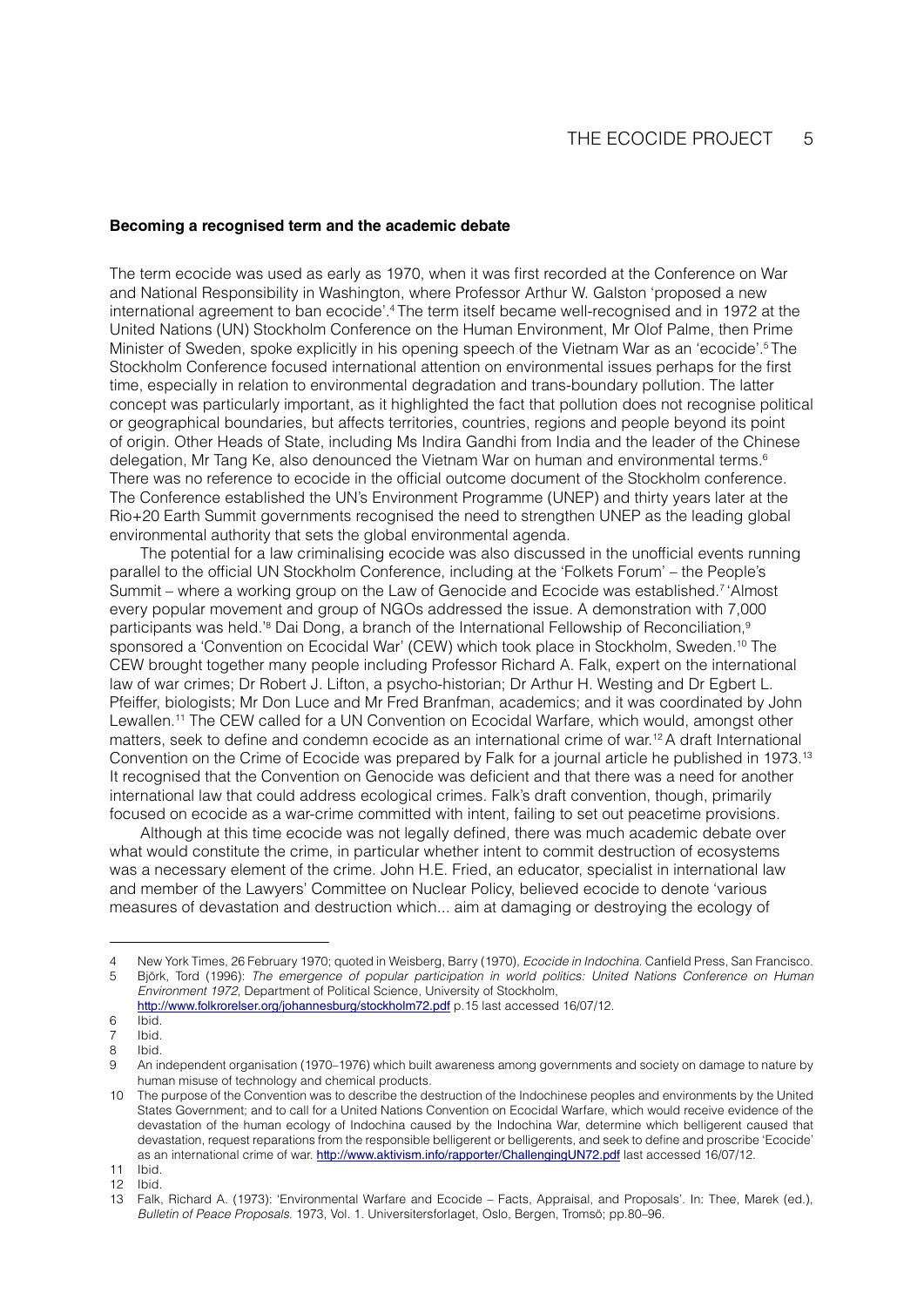geographic areas to the detriment of human life, animal life, and plant life'.14 It was recognised by others, however, that ecocide often occurs simply as a consequence of business rather than being a result of a predetermined, intended direct attack on the environment. Falk, in his draft (1973) Ecocide Convention, explicitly states at the outset that 'man has consciously and unconsciously inflicted irreparable damage to the environment in times of war and peace.'15 Westing stated that 'intent may not only be impossible to establish without admission but, I believe, it is essentially irrelevant.'16

#### **From academic debate to UN discussions**

With much academic debate around the concept of ecocide and an increase in awareness amongst civil society as to the severe consequences of environmental damage, pressure mounted on governments to address the issue. But how? During the 1970s the idea of expanding the 1948 Convention on Genocide led to an extensive inquiry by the UN as to how it could be improved, including the possibility of criminalising ecocide alongside genocide. It is here that the institutional history of the Law of Ecocide within the UN begins. But before delving into this history it is important to first take a step further back in time to understand the concept - or rather misconception - of ecocide's more well known counterpart; genocide and the lessons to be learned from the process of its legal codification.

#### *Lessons from genocide*

In 1933 a Polish jurist by the name of Raphael Lemkin spoke at the International Conference for Unification of Criminal Law in Madrid, and urged the international community to converge on the necessity of banning the destruction, both physical and cultural, of human groups, invoking the linked concepts of 'barbarity' and 'vandalism'. In his subsequent seminal text, *Axis Rule in Occupied Europe*, Lemkin combined his prior formulations, barbarity and vandalism, to form a new, more comprehensive concept – genocide, combining the Greek word *genos*, meaning tribe or race, and the Latin *cide*, meaning destruction.17 Lemkin envisaged a law addressing the deliberate destruction of a nation or ethnic group in one or both of the following ways:

- a. Physical genocide; by killing its individual members, derived from Lemkin's notion of 'barbarity'; and/or
- b. Cultural genocide; by undermining its way of life, derived from Lemkin's notion of 'vandalism'.18

Lemkin's original definition crucially identified the destruction of people by means other than direct physical extermination, which could include the destruction of the environment. Ecocide is the direct physical destruction of a territory which can in some instances lead to the death of humans and other beings. Ecocide can and often does lead to cultural damage and destruction; and the direct destruction of a territory can lead to cultural genocide. For example, destroying an indigenous peoples' territory can critically undermine its culture, identity and way of life.

The second element of Lemkin's formulation, vandalism — the destruction of culture — was for him a major technique of group destruction. Lemkin's central contention was that culture integrates human societies and consequently is a necessary pre-condition for the realisation of individual

<sup>14</sup> Fried, John H.E. (1972): 'War by Ecocide'. In: Thee, Marek (ed.) (1973). *Bulletin of Peace Proposals*. 1973, Vol.1. Universitetsforlaget, Olso, Bergen, Tromsö.

<sup>15</sup> Rome Statute of the International Criminal Court 17 July 1998 (last amended 2010).

<sup>16</sup> Westing, Arthur H. (1974): 'Proscription of Ecocide'. In: *Science and Public Affairs*, January 1974.

<sup>17</sup> Lemkin, Raphael (1944): *Axis Rule in Occupied Europe: Laws of Occupation – Analysis of Government – Proposals for Redress* (Washington, D.C.: Carnegie Endowment for International Peace, 1944), pp. 79–95. For further discussion on this see Dirk Moses (2010), 'Raphael Lemkin, Culture, and the Concept of Genocide' in Donald Bloxham and A. Dirk Moses (eds), *Oxford Handbook of Genocide Studies,* Oxford University Press.

<sup>18</sup> Lemkin, R. (1944: 79).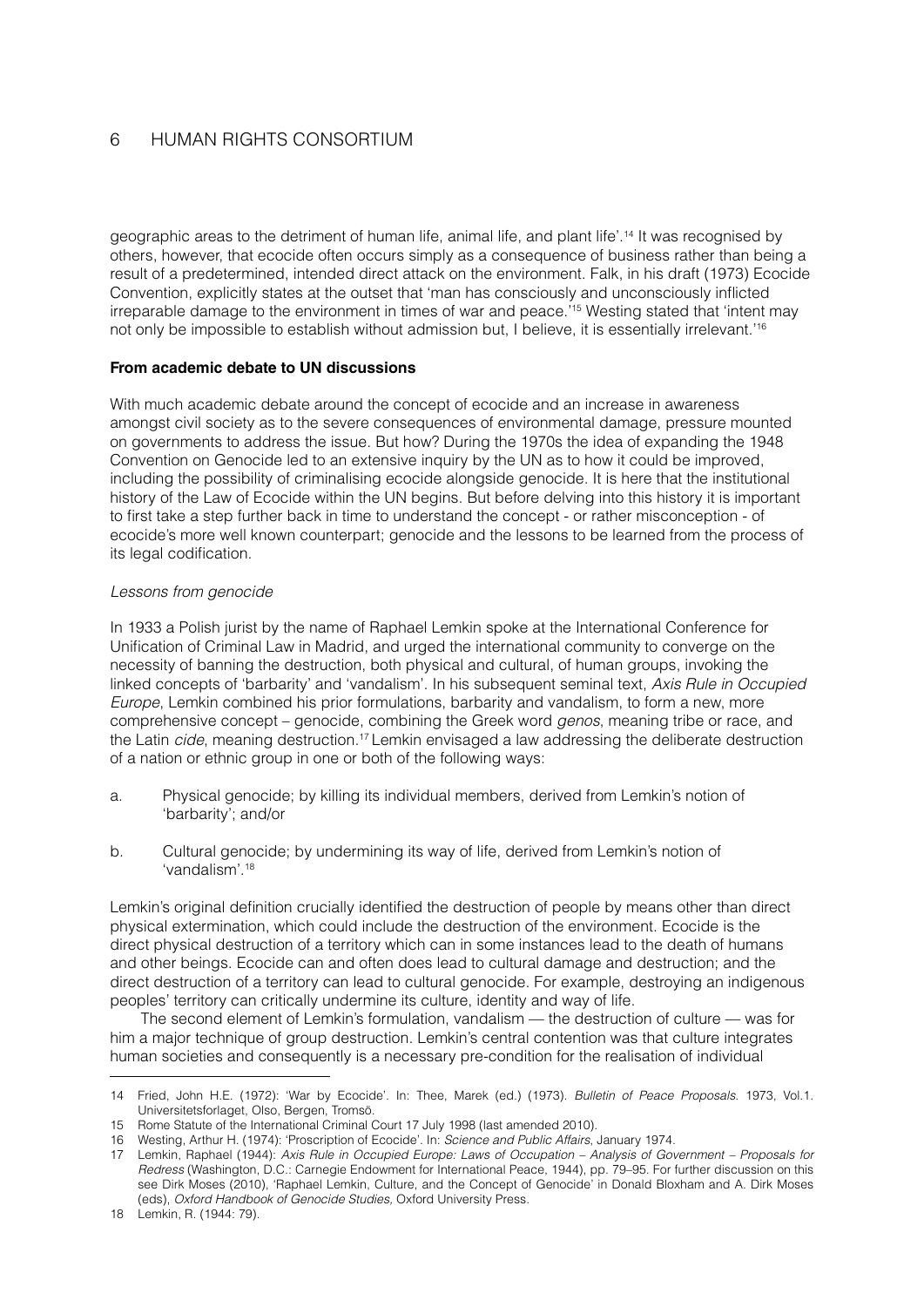material needs. He was more worried by the loss of culture than the loss of physical life in and of itself, as culture is the social fabric of a genus. Indeed, in Lemkin's formulation, culture was the unit of collective memory, whereby the legacies of the dead can be kept alive; each cultural group has its own unique, distinctive genus deserving of protection.19 National culture for Lemkin was an essential element of world culture and nations have a life of their own that is comparable to the life of individual. On this point Lemkin wrote:

The world represents only so much culture and intellectual vigour as are created by its component national groups. The destruction of a nation, therefore, results in the loss of its future contributions to the world. Moreover, such a destruction offends our feelings of morality and justice in much the same way as does the criminal killing of a human being.<sup>20</sup>

#### **From cultural genocide to ecocide: the history of the Law of Ecocide within the UN**

For Lemkin, culture animates the *genos* in genocide – the social group exists by virtue of its common culture. For this reason it is not surprising that, during the process of construction of the draft UN Convention on Genocide, Lemkin argued that cultural genocide was the most important part of the Convention. In his 1958 autobiography<sup>21</sup> Lemkin subsequently wrote:

I defended it (cultural genocide) successfully through two drafts. It meant the destruction of the cultural pattern of a group, such as the language, the traditions, the monuments, archives, libraries, churches. In brief: the shrines of the soul of a nation. But there was not enough support for this idea in the Committee... So with a heavy heart I decided not to press for it.<sup>22</sup>

Lemkin had to drop a cause that, in his words, 'was very dear to me'.<sup>23</sup> For him, the heart had been ripped out of the Convention on Genocide and a major method of genocidal destruction was not criminalised. The removal of this method led to a preoccupation, in legal and scholarly realms, with proving perpetrator intention rather than genocidal impacts, and to the popular (mis)understanding of the crime of genocide as simply racially-motivated mass killing.<sup>24</sup>

In the years following the implementation of the 1948 Convention on Genocide many governments began to voice their concerns about its effectiveness. Genocide was still a reality in many parts of the world and seemed to offer little to those groups it was designed to protect. This was, in part, due to the narrow interpretation of what constituted genocide described above and the omission of cultural genocide as a crime. Such concerns eventually led to an extensive inquiry into the Convention on Genocide by the UN in and it was in just such a review that we find the first attempt to criminalise environmental destruction in international law.25

UN papers demonstrate that members and delegates of several UN institutions, including the Sub-Commission on Prevention of Discrimination and Protection of Minorities,<sup>26</sup> the Legal Committee of the General Assembly and the International Law Commission discussed, at different times over a

<sup>19</sup> Short, Damien (2010): 'Cultural genocide and indigenous peoples: a sociological approach', *The International Journal of Human Rights* Vol. 14, Nos. 6–7, November–December 2010, pp. 831–46.

<sup>20</sup> Lemkin, R. (1944: 91).

<sup>21</sup> Docker, John (2008): 'Are settler colonies inherently genocidal? Re-reading Lemkin', in A. Dirk Moses (ed), *Empire, Colony, Genocide: Conquest, Occupation, and Subaltern Resistance in World History* (Oxford: Berghahn Books, 2008), p.82.

<sup>22</sup> Docker, J. (2004), 'Raphael Lemkin's History of Genocide and Colonialism', Contribution for United States Holocaust Memorial Museum, Center for Advanced Holocaust Studies, Washington DC, 26 February 2004.

<sup>23</sup> Ibid.

<sup>24</sup> http://untreaty.un.org/ilc/ilcmembe.htm last accessed 16/07/12.

<sup>25</sup> Sub-Commission on Prevention of Discrimination and Protection of Minorities. Study of the Question of the Prevention and Punishment of the Crime of Genocide. Prepared by Mr. Nicodème Ruhashyankiko. 4 July 1978. E/CN.4/Sub.2/416.

<sup>26</sup> The Sub-Commission on Prevention of Discrimination and Protection of Minorities undertakes studies and makes recommendations to the Commission concerning the prevention of discrimination against racial, religious and linguistic minorities. Composed of 26 experts, the Sub-Commission meets each year for four weeks. It has working groups and established Special Rapporteurs to assist it with certain tasks. http://www.un.org/rights/dpi1774e.htm last accessed 16/07/12.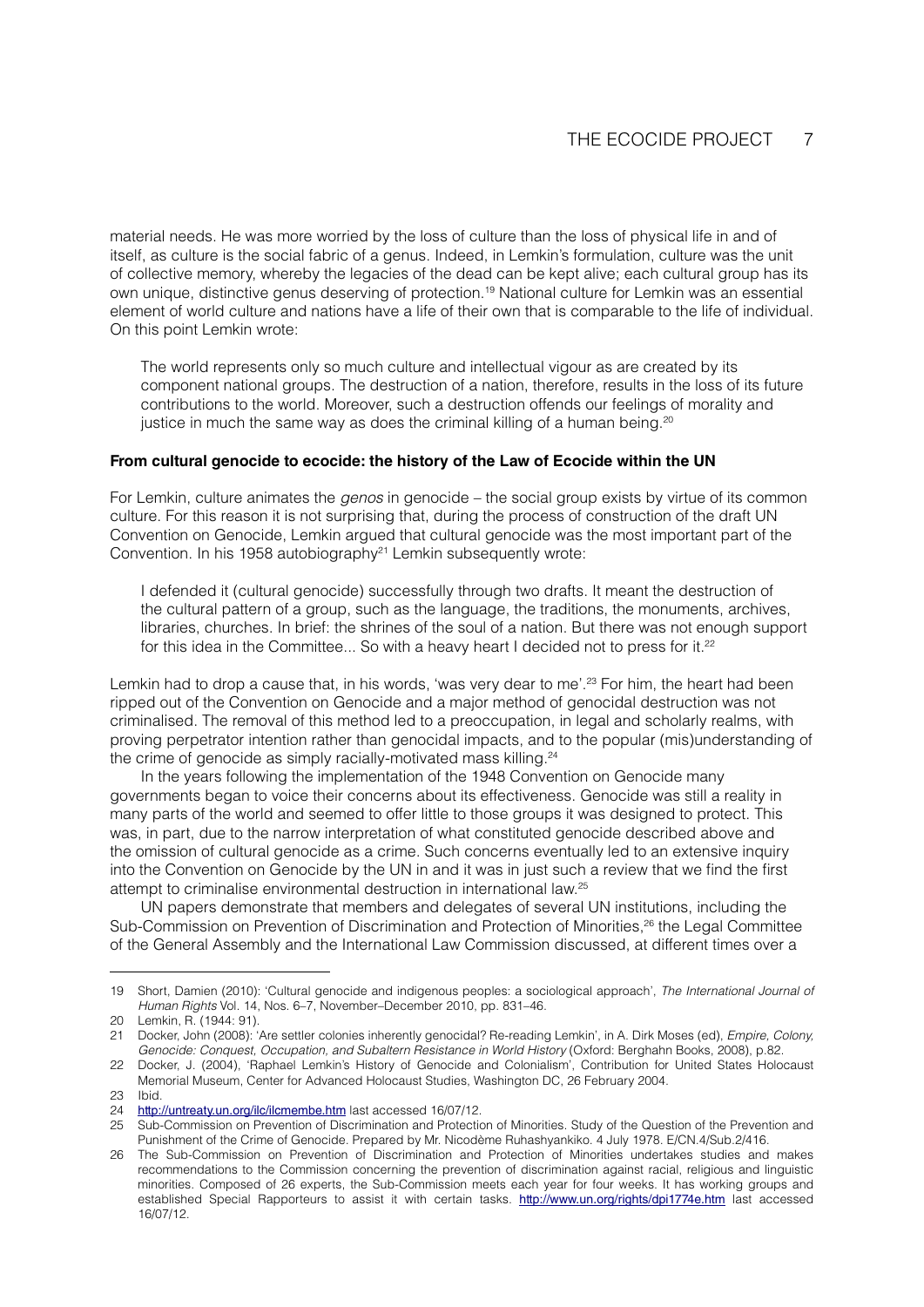forty-year period, how to define a crime that would protect the environment. These institutions met frequently to discuss the elements and issues involved in formulating such a definition, including the level of intent required for an offence to constitute ecocide.

#### *The Sub-Commission on Prevention of Discrimination and Protection of Minorities*

The Sub-Commission on Prevention of Discrimination and Protection of Minorities (Sub-Commission) prepared a study for the UN's Human Rights Commission discussing the effectiveness of the Genocide Convention, proposing the addition of ecocide, as well as reintroduction of cultural genocide, to the list of crimes. The study was prepared by the Special Rapporteur Mr Nicodème Ruhashyankiko, with the final draft published in 1978. At this time many Sub-Commission members were supportive of the idea that additional instruments be adopted.<sup>27</sup> Supporters who spoke out in favour of a crime of ecocide included Romania and the Holy See.<sup>28</sup> Within the Sub-Commission Mr Abdelwahab Bouhdiba voiced support for criminalising ecocide; 'any interference with the natural surroundings or environment in which ethnic groups lived was, in effect, a kind of ethnic genocide because such interference could prevent the people involved from following their own traditional way of life'.29

In 1985, the concept of ecocide surfaced again, within a report on the question of the prevention and punishment of the crime of genocide prepared for the Sub-Commission by then Special Rapporteur Mr Benjamin Whitaker.<sup>30</sup> The report was a follow-up on the 1978 study and stresses the opinion of the members of the Sub-Commission who were vocal in their support for the inclusion of a crime of ecocide.31 Whitaker recommended that 'further consideration should be given to this question'.32 In subsequent discussions in the Sub-Commission, again members spoke out in favour of the creation of a law criminalising ecocide. A draft resolution, prepared for the Commission on Human Rights, submitted by Mr Jules Deschênes, a Justice of the Court of Appeal of Quebec, and Mr Chama Mubanga-Chipoya, Sub-Commission Member, as part of the review, included the suggestion that Whitaker expand and deepen the study of the notions of 'cultural genocide', 'ethnocide' and 'ecocide'. In addition, a draft article on cultural genocide had also been prepared<sup>33</sup> although not adopted. In the UN report on its 38th session in 1985.<sup>34</sup> there is no reference as to how the Sub-Commission finally determined what route they were to take. For reasons not known the effort to enshrine ecocide as a crime was not pursued any further by the Sub-Commission.

#### **The UN's International Law Commission**

In the 1980s the UN's International Law Commission (ILC) considered the inclusion of an environmental crime within the Draft Code of Crimes Against the Peace and Security of Mankind<sup>35</sup> ('the Code'). This document eventually became the Rome Statute of the International Criminal Court, adopted in 1998 and entered into force on 1 July 2002. As of July 2012 there are 121 state parties to this internationally legally-binding statute.<sup>36</sup> It now codifies four named international crimes – genocide, war crimes, crimes against humanity, and acts of aggression.

<sup>27</sup> Austria, Holy See, Poland, Romania, Rwanda, Congo and Oman; see E/CN.4/Sub.2/416, pp.11–117.

<sup>28</sup> Sub-Commission on Prevention of Discrimination and Protection of Minorities. Study of the Question of the Prevention and Punishment of the Crime of Genocide. Prepared by Mr. Nicodème Ruhashyankiko. 4 July 1978. E/CN.4/Sub.2/416, p.124 and p.130.

<sup>29</sup> E/CN.4/Sub.2/SR.658, p.53.

<sup>30</sup> E/CN.4/Sub.2/1985/6.

<sup>31</sup> E/CN.4/Sub.2/1985/6, para.33.

<sup>32</sup> Ibid.

<sup>33</sup> Ibid. p.124. Supportive governments: Austria, Holy See, Ecuador, Israel, Oman, and Romania.

<sup>34</sup> Report of the Sub-Commission on Prevention of Discrimination and Protection of Minorities on its 38th session, Geneva, 5–30 August 1985 E/CN.4/Sub.2/1985/57.

<sup>35</sup> Draft Code of Offences Against the Peace and Security of Mankind until 1987; see: General Assembly resolution 42/151 of 7 December 1987.

<sup>36</sup> http://treaties.un.org/pages/ViewDetails.aspx?src=TREATY&mtdsg\_no=XVIII-10&chapter=18&lang=en last accessed 16/07/12.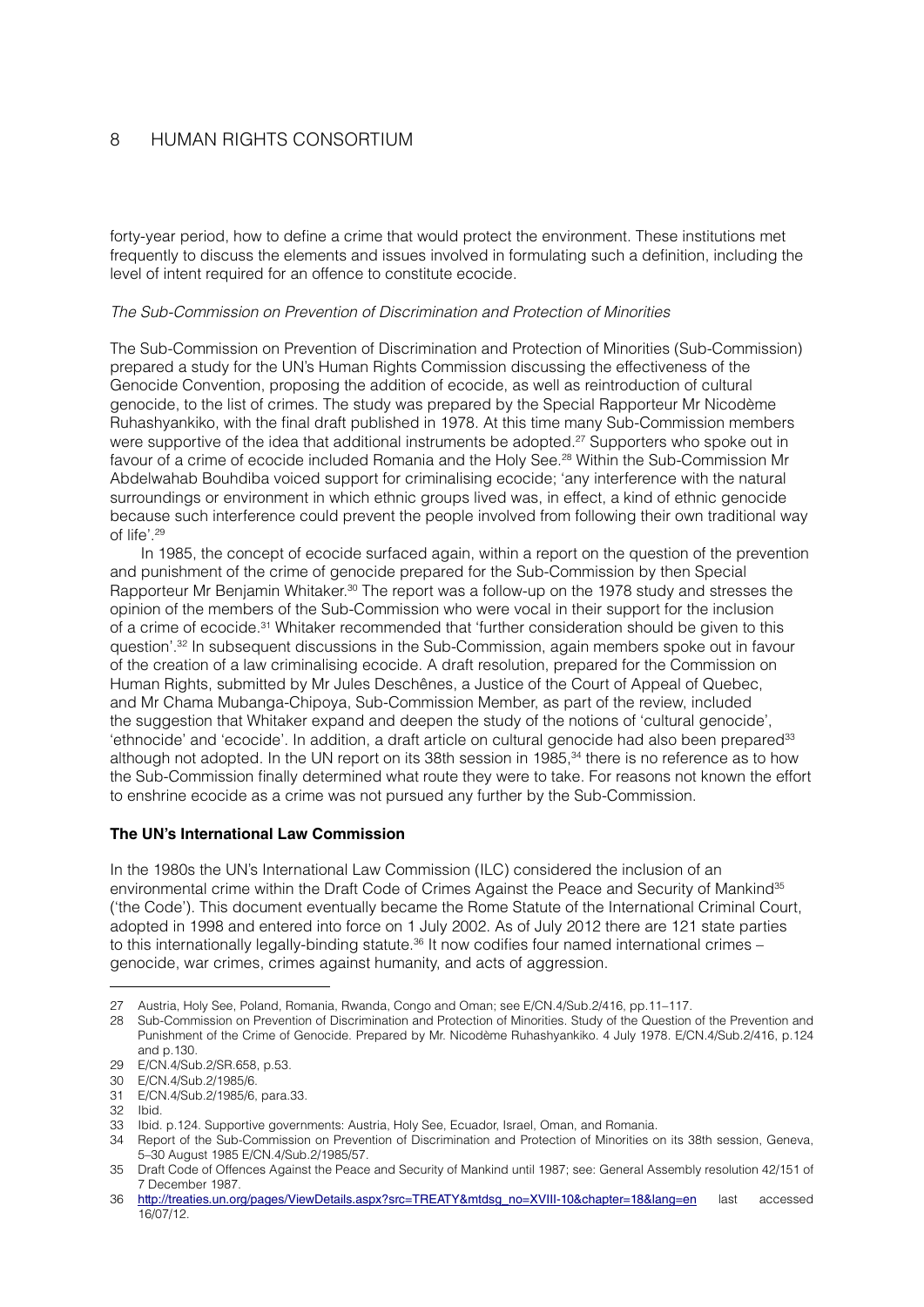The ILC is mandated to promote the progressive development of international law and its codification.<sup>37</sup> Members of the ILC are 'persons of recognized competence in international law [... that] sit in their individual capacity and not as representatives of their Governments'.38 The ILC sits in session annually from May to July and prepares a report to the Legal Committee that sits from October to November.39 From the very outset of the United Nations, the ILC had been assigned by the General Assembly in 1947 to formulate 'the principles of international law recognized in the charter of the Nuremberg Tribunal and in the judgment of the Tribunal' and to 'prepare a draft code of offences against the peace and security of mankind, indicating clearly the place to be accorded to the [aforementioned] principles'.<sup>40</sup> The Code was on the agenda of the ILC from 1949–57 and 1982–96. The gap in time arose out of difficulties in defining the Crime of Aggression and, as a result, the General Assembly postponed the drafting of the Code. The Code was revisited between 1982 and 1996; in 1982 Mr Doudou Thiam was appointed as the Special Rapporteur on the topic. His work picked up at the last adoption of the Code by the ILC in 1954.41 The first reading began in 1985. The second and final reading began in 1992 and it was adopted in 1996. In total, Thiam issued 13 reports before the Code's final adoption in 1996 and his death three years later.

The period between 1984 and 1996 proved to be pivotal; during this time there had been extensive engagement in the ILC about the inclusion of a law regarding extensive environmental damage in the Code. Article 26 of the Code stated, 'an individual who wilfully causes or orders the causing of widespread, long-term and severe damage to the natural environment shall, on conviction thereof, be sentenced...'; this was in light of precedence<sup>42</sup> and corresponded with Article 19 of Part I of the draft Articles on State Responsibility: 'wilful and severe damage to the environment' – legislation that the ILC was working on concurrently with the Code.<sup>43</sup>

Between 1984 and 1986, consideration of whether to include in the Code 'acts causing serious damage to the environment<sup>144</sup> led some members<sup>45</sup> to re-open the debate in 1986 on whether ecocide was a crime of intent.46 Criticisms centred on the inclusion of the element of intent and on the fact that the final draft of Article 26 did not address environmental crime by name – it contains no reference to ecocide. For the purposes of the Code previous drafts were removed and Article 26 was reduced to 'wilful and severe damage to the environment'. After the element of intent had been added, the governments of Australia, Belgium, Austria and Uruguay went on record criticising the re-drafting, in recognition of the fact that ecocide during peace-time is often a crime without intent as it occurs as a by-product of industrial and other activity.

Belgium stated: '[t]his difference between articles 22 [war crimes]47 and 26 ["wilful and severe damage to the environment"] does not seem to be justified. Article 26 should be amended to conform

<sup>37</sup> Statute of the International Law Commission, 1947. Adopted by General Assembly resolution 174 (II) of 21 November 1947, amended by resolutions 485 (V) of 12 December 1950, 984 (X) of 3 December 1955, 985 (X) of 3 December 1955 and 36/39 of 18 November 1981.

<sup>38</sup> http://untreaty.un.org/ilc/ilcmembe.htm last accessed 16/07/12.

<sup>39</sup> http://untreaty.un.org/ilc/ilcsessions.htm; http://www.un.org/en/ga/sixth/66/66 session.shtml last accessed 16/07/12.

<sup>40</sup> General Assembly resolution 177 (II) of 21 November 1947.

<sup>41</sup> Yearbook of the ILC, 1954, Vol. II, pp.151–2. The Special Rapporteur refers to following international instruments: the Treaty on the Prohibition of the Emplacement of Nuclear Weapons and Other Weapons of Mass Destruction on the Sea-Bed and the Ocean Floor and in the Subsoil Thereof; the Treaty Banning Nuclear Weapon Tests in the Atmosphere in Outer Space and Under Water; the Treaty on Principles Governing the Activities of States in the Exploration and Use of Outer Space, including the Moon and other Celestial Bodies; and the Convention on the Prohibition of Military or any other Hostile Use of Environmental Modification Techniques; see A/ CN.4/377 and Corr.1, para.44 and 51, pp.94–6.

<sup>43</sup> A/CN.4/377 and Corr.1, para.46, p.95.

<sup>44</sup> This was the wording used in 1984, see A/CN.4/377 and Corr.1, para.79, p.100.

<sup>45</sup> Yearbook of the ILC, 1986, Vol. I: Mr. Stephen C. McCaffrey (USA), pp.119–20, para.10; Mr Andreas Jacovides (Cyprus), p.121, para.28; Mr Ahmed Mahiou (Algeria), p.128, para.11; Mr Doudou Thiam (Senegal; Special Rapporteur on the draft Code), p.175, paras.17–18.

<sup>46</sup> Yearbook of the ILC, 1986, Vol. II, Pt. 2, p.46, para.96.

<sup>47</sup> One provision of Art. 22 on war crimes covers damage caused to the environment in times of war. 'Article 22. Exceptionally serious war crimes: 2. For the purposes of this Code, an exceptionally serious war crime is an exceptionally serious violation of principles and rules of international law applicable in armed conflict consisting of any of the following acts: […] (d) employing methods or means of warfare which are intended or may be expected to cause widespread, long-term and severe damage to the natural environment; […]'. See: Yearbook of the ILC 1995, Vol.II, Pt.2, p.97.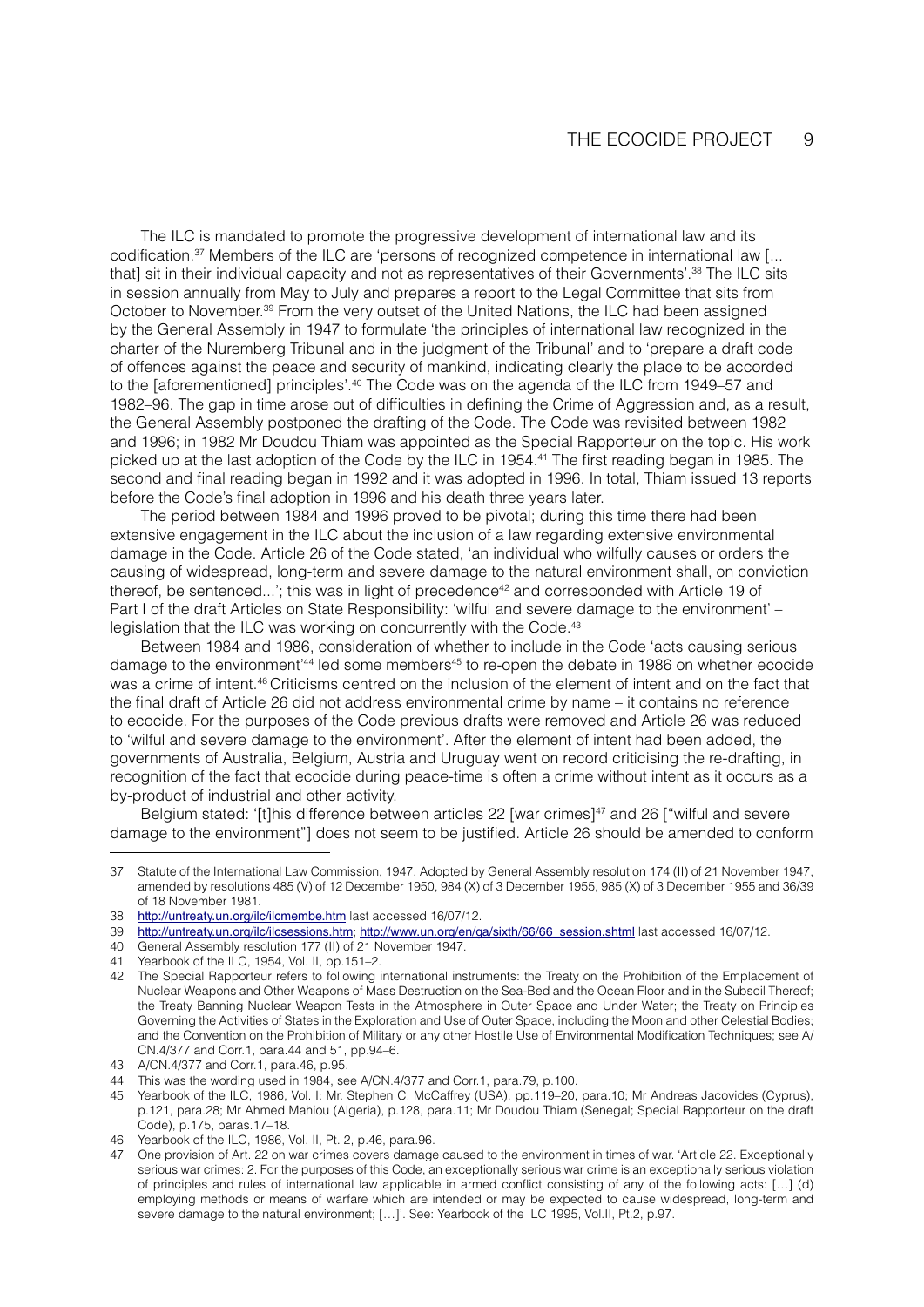with the concept of damage to the environment used in article 22, since the concept of wilful damage is too restrictive.'48 Australia objected on the grounds that 'the requisite *mens rea* in Article 26 should be lowered so as to be consistent with article 22<sup>', 49</sup> and Austria went on record stating that 'since perpetrators of this crime are usually acting out of a profit motive, intent should not be a condition for liability to punishment.'50

However, the ILC – instead of removing reference to the element of intent from the Article – determined to remove Article 26 altogether. Reactions within the ILC to the announcement of the withdrawal of Article 26 were recorded only in part. Based on the observations recorded at the time, what we do know is that the decision taken was not based on agreement between the parties.

Subsequent off-the-record discussions between ILC members failed to further the progress of the debate about the law of ecocide: in 1995 it was decided at least twice to hold informal meetings 'to facilitate the consultations and ensure a truly frank exchange of views'.51 Consequently in 1995, at the ILC's 47th session, it was decided to establish a further Working Group that would meet at the beginning of the 48th session to examine the possibility of covering the issue of wilful and severe damage to the environment in the Draft Code of Crimes Against the Peace and Security of Mankind.52 The group came together at the beginning of the ILC's 48th session in 1996, to consider this far more limited inclusion of crimes of environmental damage in the Code.53 The members of the Working Group included Thiam, Mr Christian Tomuschat, Mr Mochtar Kusumaatmadja, Mr Alberto Szekely and Mr Chusei Yamada.54 As the group was not listed with the other working groups at the beginning of the 1996 Yearbook of the ILC, it has not been possible to detect exactly which members took part in its discussions.

What we do know is that this Working Group issued a report on the topic titled 'Document on crimes against the environment'55 by Tomuschat. In his recommendations he suggests either to:

- a. retain environmental crimes as a distinct and separate provision; or
- b. include environmental crimes as an act of crimes against humanity; or
- c. include environmental crimes as a war crime.

Despite this document, none of his recommendations were followed up. Worse still, in 1996, at a meeting of the ILC, the then Chairman, Mr Ahmed Mahiou, unilaterally decided to remove the crime of ecocide completely as a separate provision. Without putting it to a vote, a decision was made by him despite the remit of the Working Group – 'to work on crimes against the environment'. Szekely immediately objected.56 What was finally put to the vote was far more narrow in scope; all that was left to decide on was whether to include environmental damage solely in the context of a war crime or to include it as a crime against humanity, which would be applicable in peacetime. The result was that the Drafting Committee was notified only to draft the far smaller remit of environmental damage in the context of war crimes, and not in the context of crimes against humanity.<sup>57</sup>

<sup>48</sup> Yearbook of the ILC 1996, Vol.II, Pt.1, p.18, para.27.

<sup>49</sup> *Mens rea* is the necessary element of a crime – in this case intent to inflict environmental damage.

<sup>50</sup> A/CN.4/448 and Add.1, contained in Yearbook of the ILC 1993, Vol. II, Pt.1, p.66, para.50 (Australia), and p.68, para.30 (Austria).

<sup>51</sup> A/CN.4/448 and Add.1, contained in Yearbook of the ILC 1995, Vol. I, 2386th m., p. 52; and 2387th m., pp. 52–3.

<sup>52</sup> ILC(XLVIII)/DC/CRD.3 (included in Yearbook of the ILC, 1996, Vol. II, Pt. 1) para.1.

<sup>53</sup> Working Group was established at the 2404th meeting. See: Vol. I and Vol. II, Pt. 2 of the Yearbook of the ILC, 1995.

<sup>54</sup> Yearbook of the ILC, 1996, Vol. I, 2428th meeting, p.5, para.5. Draft articles on State Responsibility (adopted in 1980) Article 19. International crimes and international delicts, (adopted 1980) 3. Subject to paragraph 2, and on the basis of the rules of international law in force, an international crime may result, inter alia, from […] d) a serious breach of an international obligation of essential importance for the safeguarding and preservation of the human environment, such as those prohibiting massive pollution of the atmosphere or of the seas.

<sup>55</sup> ILC(XLVIII)/DC/CRD.3 (included in Yearbook of the ILC, 1996, Vol. II, Pt. 1).

<sup>56</sup> Yearbook of the ILC, 1996, Vol. I, 2431th meeting, 21 May 1996.

<sup>57</sup> Ibid. Including environmental damage in the context of war crimes: 12 votes in favour to 1, 4 abstentions; in the context of crimes against humanity: 9 votes to 9, 2 abstentions.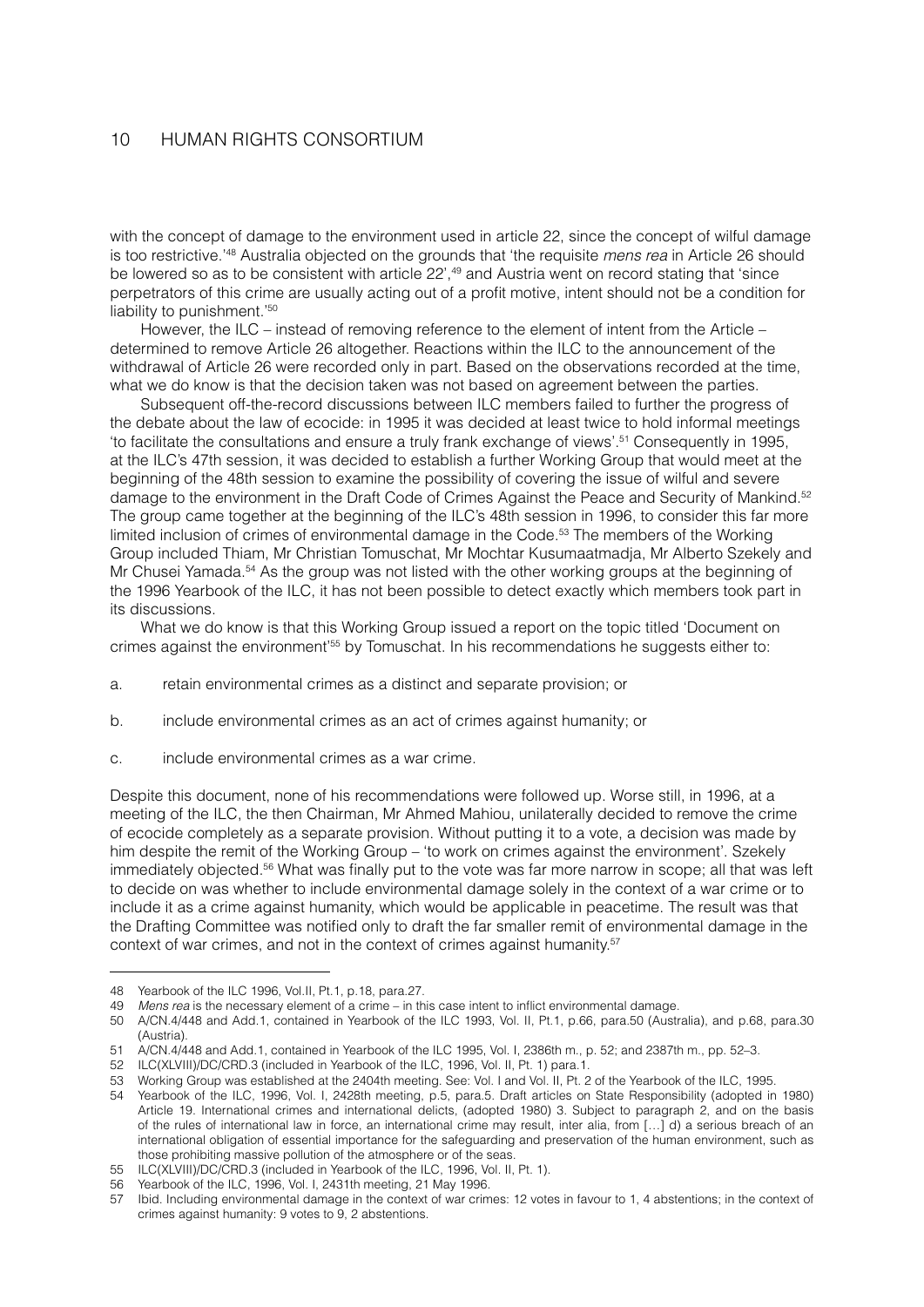The exclusion of a crime addressing damage to the environment during peacetime was sudden. Documentation as to why this occurred is less well-recorded. Our research has thrown up one comment by the Special Rapporteur of the Code, Mr Thiam of Senegal, who stated in his 13th report<sup>58</sup> that the removal was due to comments of a few governments from  $1993^{59}$  that Thiam describes as being largely opposed to any form of inclusion of Article 26.

#### **Final outcome**

Article 26 was removed completely, and somewhat mysteriously, from the Code. In the final version adopted by the ILC, after further amendments by the Drafting Committee, Article 8 on War Crimes refers to the intentional creation of 'widespread, long-term and severe damage to the natural environment' within a war context.<sup>60</sup> This was the legal definition of a crime against the environment which made it into the final Rome Statute.

Tomuschat, who was a long-term member of the ILC from 1985 to 1996 and a member of the Working Group on the issue of wilful damage to the environment, published another article in 1996 on the development of the provision on crimes against the environment during the drafting and codification process of the Code. Here he says:

One cannot escape the impression that nuclear arms played a decisive role in the minds of many of those who opted for the final text which now has been emasculated to such an extent that its conditions of applicability will almost never be met even after humankind would have gone through disasters of the most atrocious kind as a consequence of conscious action by persons who were completely aware of the fatal consequences their decisions would entail.<sup>61</sup>

Thus the Rome Statute's Article 8 (b IV) on War Crimes is the only provision in international law to hold a perpetrator responsible for environmental damage. Of course, the Article does, however, limit the crime to wartime situations and to intentional damage.

#### *State responsibility and transboundary pollution*

In addition to drafting the Code, the ILC also drafted international articles on state responsibility, and a provision linking state responsibility and damage to the environment was adopted in 1976.<sup>62</sup> The ILC prepared draft articles for an act that concerned itself with international liability for transboundary harm 'carried out in the territory or otherwise under the jurisdiction or control of a State'.<sup>63</sup> One of its draft provisions of 1976 defines environmental damage as an international crime.64 Making states

<sup>58</sup> A/CN.4/466. Thirteenth report on the Draft Code of Crimes Against the Peace and Security of mankind, by Mr. Doudou Thiam, Special Rapporteur, Draft Code of Crimes Against the Peace and Security of Mankind (Part II) – including the draft statute for an international criminal court Extract from the Yearbook of the International Law Commission: 1995, vol. II(1) p.35, para. 8.

<sup>59</sup> Ibid, p.35, para 2.

<sup>60</sup> Article 8. War crimes: '2. For the purpose of this Statute, 'war crimes' means: (a) Grave breaches of the Geneva Conventions of 12 August 1949, namely, any of the following acts against persons or property protected under the provisions of the relevant Geneva Convention: […] (b) Other serious violations of the laws and customs applicable in international armed conflict, within the established framework of international law, namely, any of the following acts: […] (iv) Intentionally launching an attack in the knowledge that such attack will cause […] widespread, long-term and severe damage to the natural environment which would be clearly excessive in relation to the concrete and direct overall military advantage anticipated; […]'

<sup>61</sup> Tomuschat, Christian (1996). 'Crimes Against the Environment'. In: Environmental Policy and Law. 1996. Vol. 26, 6. p.243. 62 Art 19. International Crimes and International Delict: '3 [A]n international crime may result, *inter alia*, from:

<sup>(</sup>d) a serious breach of an international obligation of essential importance for the safeguarding and preservation of the human environment, such as those prohibiting massive pollution of the atmosphere or of the seas.' See: Yearbook of the ILC 1980, Vol. II, Part 2, p.32, and Yearbook of the ILC 1996, Vol.II, Part. 2. p.60.

<sup>63</sup> International liability for injurious consequences arising out of acts not prohibited by international law.

<sup>64</sup> Yearbook of the ILC 1980, Vol. II, Part 2, p.32: 'a serious breach of an international obligation of essential importance for the safeguarding and preservation of the human environment, such as those prohibiting massive pollution of the atmosphere or of the seas.'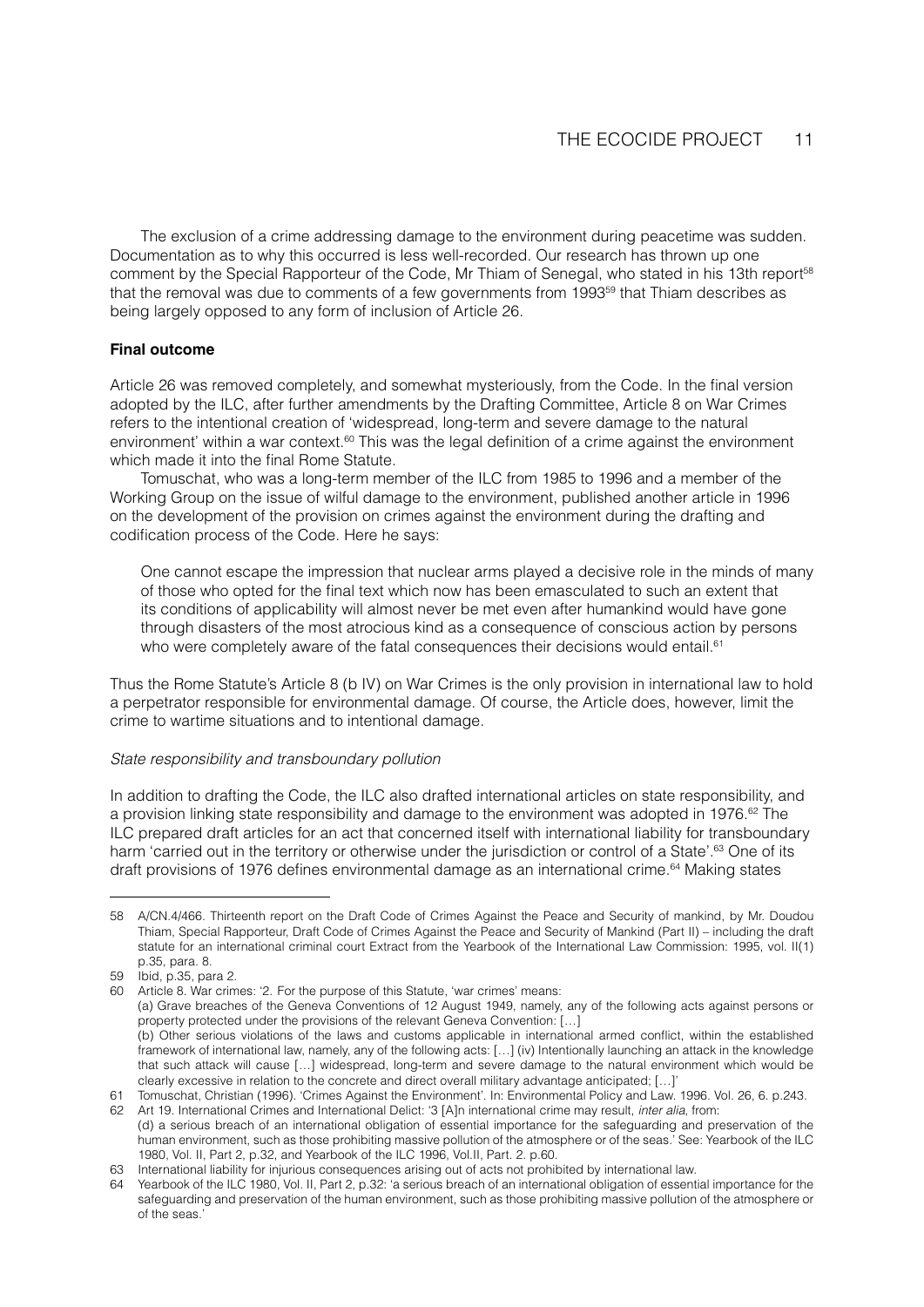liable for transboundary harm was extensively scrutinised by the ILC and the term 'transboundary harm' came to refer largely to damage done to the environment by events such as the pollution of the air, sea or rivers, consequences of nuclear pollution, or oil spills. How did the concept of transboundary harm shift in this way?

#### **Ecocide is the missing 5th Crime Against Peace**

Although the Code of Crimes Against the Peace and Security of Mankind morphed into the lesser Rome Statute, some states transferred the draft Crimes Against Peace, including ecocide, into their own national penal codes. Vietnam,<sup>65</sup> no doubt as a consequence of its experiences during the long Vietnam War, was the first county to include a crime of ecocide in its domestic law, followed by Russia<sup>66</sup> in 1996 after the collapse of the USSR in 1991. Although ecocide had been taken off the table at the United Nations, the crime itself was adopted by states that preferred to include all the draft Crimes Against Peace in their national penal codes. In the aftermath of the collapse of the USSR, over a period of seven years, new states that were formed drew up their own national penal codes. Some have included ecocide as a named Crime Against Peace, specifically Armenia,<sup>67</sup> Belarus,<sup>68</sup> Republic of Moldova,<sup>69</sup> Ukraine<sup>70</sup> and Georgia.<sup>71</sup> Georgia identifies the crime of ecocide to 'be punishable by imprisonment extending from eight to twenty years in length'. In addition, three other countries have done the same; Kazahkstan,<sup>72</sup> Kyrgyztsan<sup>73</sup> and Tajikistan.<sup>74</sup>

Certain conclusions can be drawn here: elements of the international community clearly approve of the legal concept of ecocide and have chosen to deliberately set out the crime in their own national penal codes. Ecocide was a crime that had been set out for international adoption at an earlier date. In some of the national penal codes there is explicit reference to the fact that ecocide constitutes a crime against the peace and security of mankind, which can be taken as an explicit reference to the Draft Code of Crimes Against the Peace and Security of Mankind. Further research is needed to determine whether the crime of ecocide in these national laws is a crime of strict liability and to assess how effective these laws are. But what is clear is that ecocide was recognised as a crime which the international community had deemed to be so serious that it was included in its Draft Code of Crimes Against the Peace and Security of Mankind.

This paper demonstrates that much of the background work required for developing the Law of Ecocide has already been done. Discussions within the UN lasted over a decade. Now is the time to include what has been missing all along: the 5th international crime against peace, ecocide.

<sup>65</sup> Penal Code Viet Nam 1990 Art. 278. 'Ecocide, destroying the natural environment', whether committed in time of peace or war, constitutes a crime against humanity.

<sup>66</sup> Criminal Code Russian Federation 1996 Art. 358.

<sup>67</sup> Criminal Code of the Republic of Armenia 2003 Art. 394.

<sup>68</sup> Criminal Code Belarus 1999 Art. 131.

<sup>69</sup> Penal Code Republic of Moldova 2002 Art. 136.

<sup>70</sup> Criminal Code of Ukraine 2001 Art. 441.

<sup>71</sup> Criminal Code of Georgia 1999 Art. 409

<sup>72</sup> Penal Code Kazakhstan 1997 Art. 161.

<sup>73</sup> Criminal Code Kyrgyzstan 1997 Art. 374.

<sup>74</sup> Criminal Code Tajikistan 1998 Art. 400.